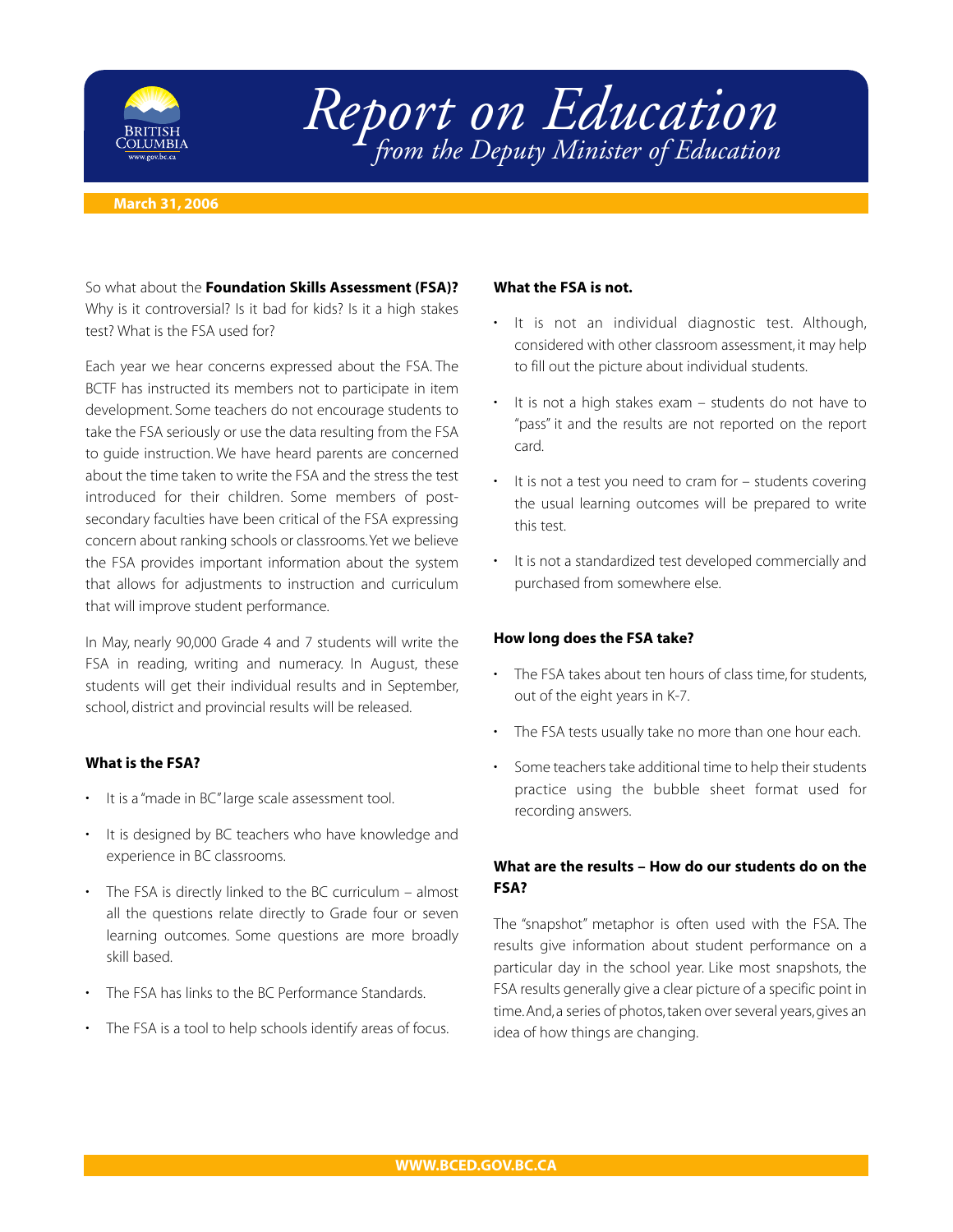| electic of students meeting of exceeding expectation |                              |         |         |         |         |         |  |
|------------------------------------------------------|------------------------------|---------|---------|---------|---------|---------|--|
|                                                      | <b>Grade 4</b>               | 2000/01 | 2001/02 | 2002/03 | 2003/04 | 2004/05 |  |
|                                                      | <b>Reading Comprehension</b> | 78      | 80      | 77      | 80      | 79      |  |
|                                                      | Writing                      | 91      | 94      | 94      | 91      | 93      |  |
|                                                      | Numeracy                     | 84      | 85      | 87      | 88      | 87      |  |
|                                                      | <b>Grade 7</b>               |         |         |         |         |         |  |
|                                                      | <b>Reading Comprehension</b> | 76      | 76      | 77      | 80      | 77      |  |
|                                                      | Writing                      | 81      | 84      | 79      | 90      | 90      |  |
|                                                      | Numeracy                     | 81      | 82      | 84      | 83      | 83      |  |
|                                                      |                              |         |         |         |         |         |  |

# **Percent of Students Meeting or Exceeding Expectation**

These results tell us that more than three-quarters of our students consistently meet or exceed expectations in three key areas of learning. They tell us that results are stable over time (and that is expected at the provincial level). BC has a very high performing system and it is maintaining that level of achievement.

The results tell us a deeper inquiry is needed to find out how we can do even better in helping all students achieve their fullest potential. We can disaggregate the FSA results in many ways to more fully inform improvement efforts. Refer to the Foundation Skills Assessment, 2000/01 to 2004/05, Provincial Result Report.

www.bced.gov.bc.ca/reports/pdfs/fsa/prov.pdf

- **Look at the performance of different groups of students:** Grade fours and grade sevens, boys and girls, Aboriginal students, students in ESL programs and others. Analyzing the differences between these groups allows us to focus our improvement efforts and align resources where they are best needed.
- **Consider participation rates:** It is important to have as many students as possible write the FSA to get a complete picture. Did you know that we have some schools with very high participation rates and large proportions of students meeting and exceeding expectations?
- **Look at trends over time:** How do the changes in achievement inform the instructional practice in schools?
- **What about the distribution graphs?** These are powerful pictures that tell you about student achievement at a glance.

The FSA results are numerical and present the opportunity for rankings of districts, schools and even classrooms. We do not support rankings but we do encourage you to inform yourselves of best practice by comparing results. Dare to compare.

I recently had a conversation with a superintendent from a large district. We noticed that one of the schools in the district that was most vulnerable, had among the highest FSA results and the highest participation rates. The superintendent was not surprised and could tell me, in some detail, about the programs that were supporting that performance and what teachers were doing that was successful.We can all learn from those types of comparisons.

So if the FSA is so benign and used to support improved achievement, why is it drawing fire? I am as puzzled as you are. It may be because of over-reliance on the FSA results as a source of data and information in some districts. It is only one source and we have taken the view that teachers at the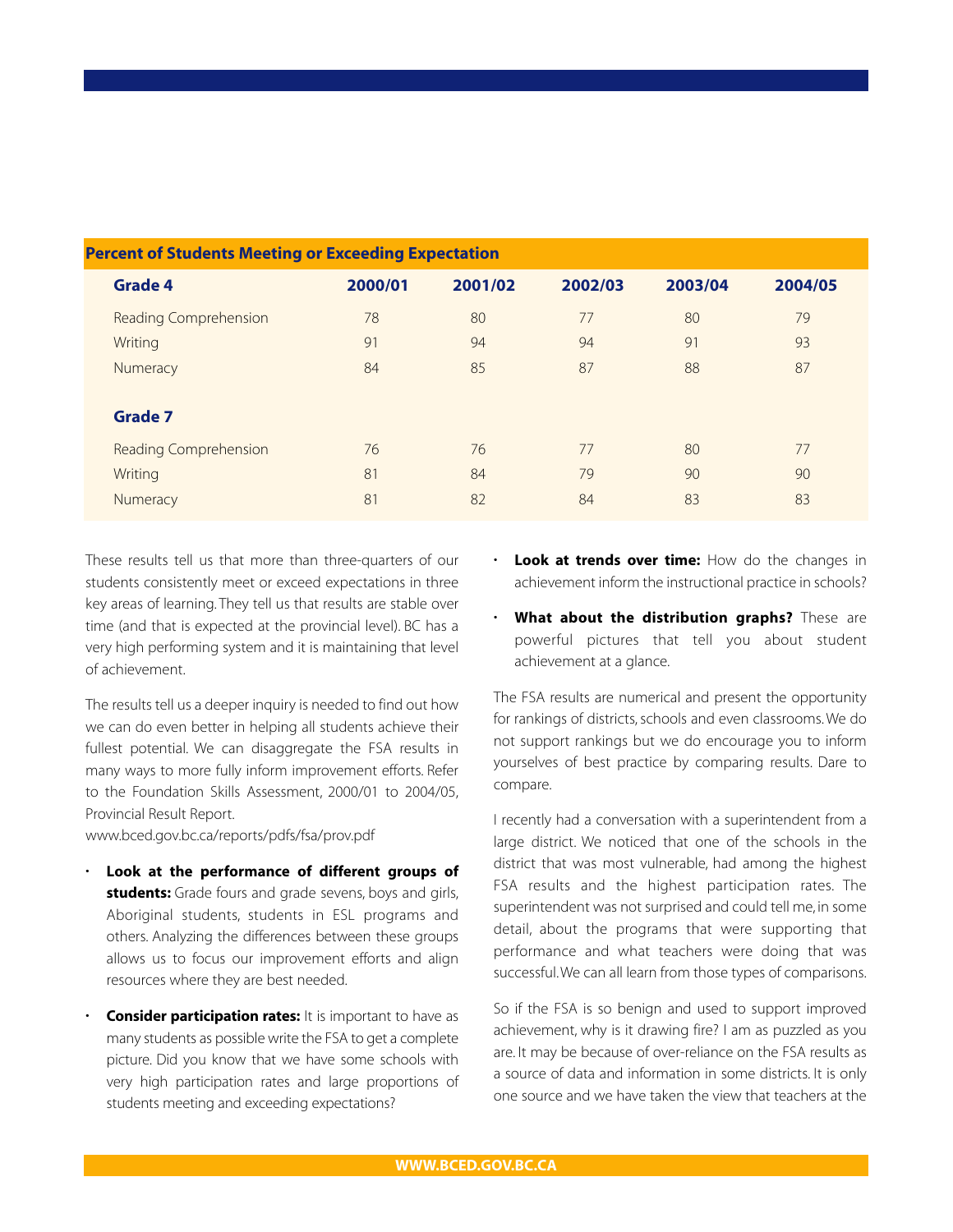school and district level should use several sources as they plan for instruction and improving student achievement. Several districts and schools are developing other sources of data locally.

## **BC is recognized as an Education Leader**

The attention and recognition the BC public education system receives is often invisible to those in the field. We regularly host delegations from all over the world.They come because they have noticed the performance levels of British Columbia and they want to know what we are doing that leads to that success. You know that Finland, Alberta and British Columbia regularly perform at the very top of public systems throughout the world. British Columbia stands out among this group because of its broad diversity and richness of population and culture. BC is heterogeneous in its composition.

Last week we hosted a delegation from Germany. Soon we will host another from the Czech Republic. In April, a large delegation from Jiangsu, People's Republic of China will visit to learn how our system is structured and twin with several South Island schools.

The delegations are very interested in the answer to the question, "Why are your students doing so well?" Our response is that we have teachers who are among the best in the world, a quality curriculum and a focus on student achievement. Combine these with effective assessment and system performance monitoring and we have a recipe for success.

Our visitors are puzzled by some recent data showing a lack of public confidence in such a high performing system. Some follow media reports and do not understand the criticism of the system they see in the news. Of course, this puzzles us too!

# **Education week – Recognition of Achievements in Education**

At the outset of Education Week, eight individuals were recognized for their contributions to education.

- **Marie Bourgeois** Bourgeois, board chair for school district 93 (Conseil scolaire francophone de la Colombie-Britannique), was invested as a member of the Order of Canada on Sept. 9, 2005, in the category of voluntary service.
- **Charlie Coleman** Coleman, principal at Khowhemun elementary school in Duncan, is one of four finalists for the Association for Supervision and Curriculum Development's Outstanding Young Educator Award.
- **Wendy Herbert** Herbert, superintendent of the Gulf Islands school district, is a recipient of the B.C. School Superintendents Association's Distinguished Service Award.
- **Donald Hutchinson** Hutchinson, a teacher at Montgomery middle school in Coquitlam, has received a Physical Education Teacher of the Year Award from the Canadian Association for Health, Physical Education, Recreation and Dance.
- **Ariane Ouellette** Ouellette, a Grade 12 student at L'école Victor Brodeur in Victoria, was one of 109 finalists from 23 countries who took part in the 2006 Dictée des Amériques, the world's largest French-language spelling and grammar competition.
- **Carla Peace** Peace, president of the parent advisory council for G.W. Carlson primary school in Fort Nelson, is the recipient of the B.C. Confederation of Parent Advisory Council's George Matthews Award for excellence in parent leadership.
- **Nick Prince** Prince, whose children inspired him to go back to school, is the first adult to complete his Grade 12